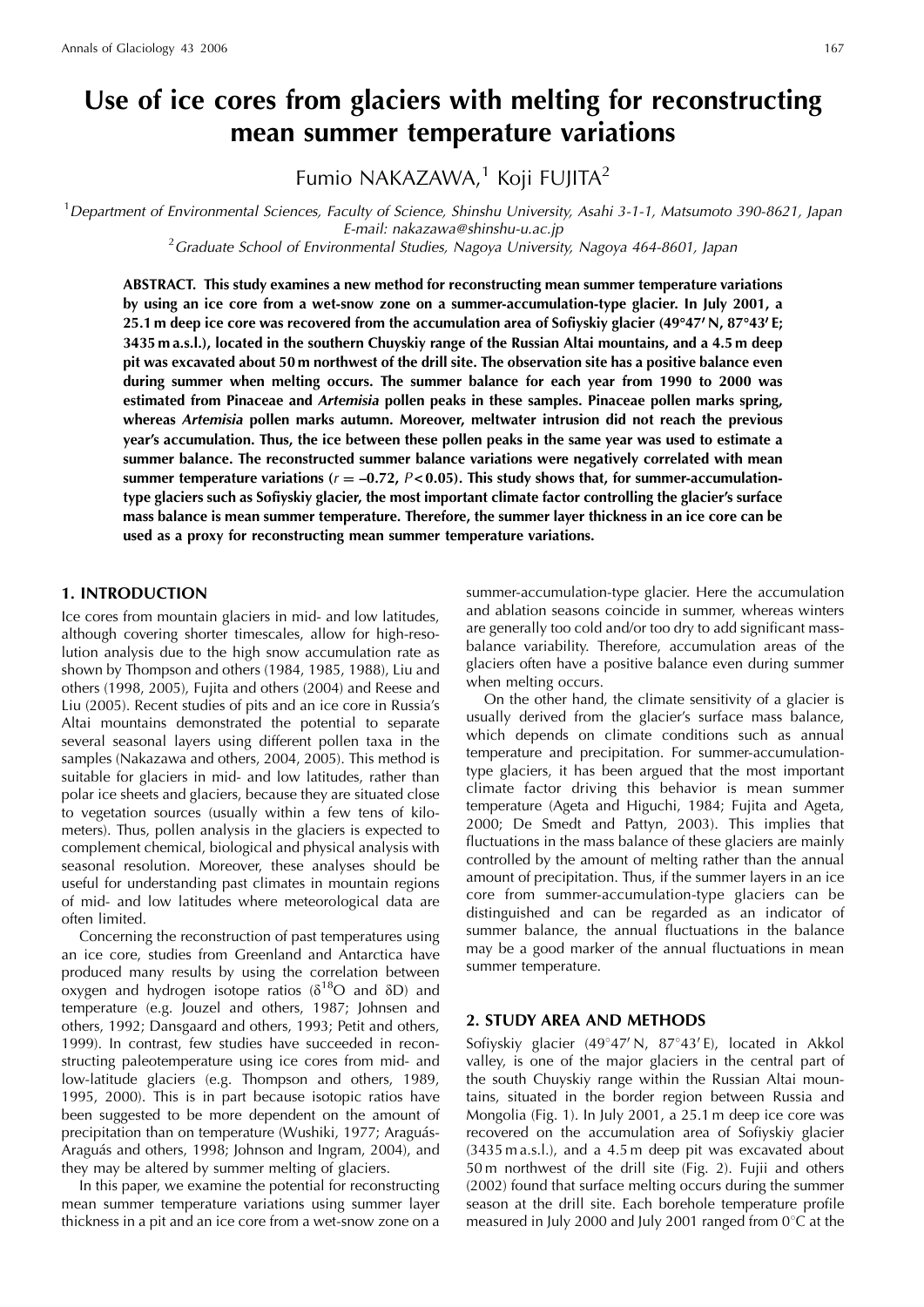

**Fig. 1.** Location of the north and south Chuyskiy range of the Russian Altai mountains.

surface to minimum temperatures of  $-0.1^{\circ}C$  and  $-0.3^{\circ}C$  at 10 m depth for the boreholes in 2000 and 2001, respectively. The temperature gradually increased below 10 m depth and warmed to  $0.0^{\circ}$ C again below about 16 m depth. Hence the site is located in the so-called wet-snow zone. Annual snow accumulation on the drill site is often >1 m, as shown by Nakazawa and others (2004).

The core samples were cut at intervals of about 20 cm, and pit samples were obtained every 10 cm. We analyzed all pit samples and core samples down to 18.60 m depth for pollen concentrations and oxygen isotope ratios ( $\delta^{18}O$ ). For the pollen analysis, 10 mL of each water sample were filtered through hydrophilic polytetrafluoroethene (PTFE) membrane filters with a pore size of  $0.2 \mu m$ , and pollen grains on the filters were counted by viewing them through a microscope. To keep the process simple and to prevent pollen loss, no chemical treatment and no centrifuge operation was used on the samples. Total pollen counts in the samples ranged from 0 to 379 grains.

Mass-balance observations from 1980 to 2001 were recorded from three glaciers (No. 125 glacier  $(50^{\circ}06'N,$  $87^{\circ}42'$  E), Maliy Aktru glacier (50°05' N,  $87^{\circ}45'$  E) and Leviy Aktru glacier (50°05' N,  $87^{\circ}43'$  E)) within the same basin in the north Chuyskiy range, some 30 km to the north of Sofiyskiy glacier. Only the mean annual data of the observations are available in Haeberli and others (2003). Long- term records of monthly temperature and precipitation were collected during 1972–94 at Aktru meteorological station, located at the foot of Maliy Aktru glacier (2150 m a.s.l.). We also used monthly temperature and precipitation since 1990 for Akkem meteorological station (2050 m), located at the foot of Belukha mountain and 80 km west of Sofiyskiy glacier, for data analysis.

### **3. RESULTS AND DISCUSSION**

The pollen analyses of the pit and core samples showed that the most abundant pollen were Pinaceae (Pinus, Picea and Abies) and Artemisia pollen. Figure 3a and b show Pinaceae and Artemisia pollen concentrations both in the pit and in the firn core. The concentrations in the upper parts at 0– 4.5 m depth are plotted from the pit data. The core consists of firn with interbedded ice layers down to 18.25 m depth and then only ice below that depth. The detailed stratigraphy



**Fig. 2.** Contour map of Sofiyskiy glacier.

of the core and the pit is discussed in Kameda and others (2004) and Nakazawa and others (2004), respectively. According to a study on plants in Russia's Altai region (Luchik, 1970), the flowering of Pinaceae starts from May. Luchik did not report the flowering season of Artemisia. However, Artemisia typically flowers in early autumn in Asia (Satake and others, 1981; Polunin and Stainton, 1984; Qiao, 2004). Thus, we assumed that the Artemisia's flowering season near the glacier is in late August and early September.

The assumption regarding Artemisia's flowering season is probably realistic. The pollen dispersal season for a given species coincides with its flowering season, which depends on the locality including the altitude, with some variation in dates of pollen dispersal depending on the individual plant. Therefore, the pollen season for a given species typically lasts a few months, with each pollen type having the peak month. However, the magnitude of pollen dispersal changes from year to year. On the other hand, the temperature records between 1990 and 2000 at Akkem meteorological station show that mean monthly temperatures in August, September and October are 8.1, 3.3 and  $-3.0^{\circ}$ C, respectively. Akkol valley, whose floor lies at 2300 m a.s.l. and which is the nearest source of Artemisia pollen for Sofiyskiy glacier, should be covered in snow by October. In addition, the Artemisia-rich layer for 2001 had not yet appeared in the pit samples collected on 9 July, a mid-summer's day. Thus, the season of maximum dispersal of Artemisia pollen near the glacier should be in late August to early September.

The pollen analysis allows us to estimate the summer layers as shown in our previous study (Nakazawa and others, 2004). The pollen profiles show the alternating Pinaceaeand Artemisia-rich layers. The dating of the pit and firn core is conducted by counting alternations of the pollen strata, and annual boundaries between 1990 and 2001 on the plots are marked from Pinaceae peaks. Uetake and others (2006) studied the influence of particle transport from snowmelting using different sizes of snow algae in our study core and pit samples. Snow algae grow on glaciers in the summer and then form algal peaks in snow (Yoshimura and others, 2000). They found that algae smaller than  $7.5 \mu m$  showed ambiguous peaks in the pit and core, and concluded that small algae may have been transported down-core by meltwater. In contrast, algae larger than  $7.5 \,\mu m$  remained the peaks. The sizes of Artemisia and Pinaceae pollen are 20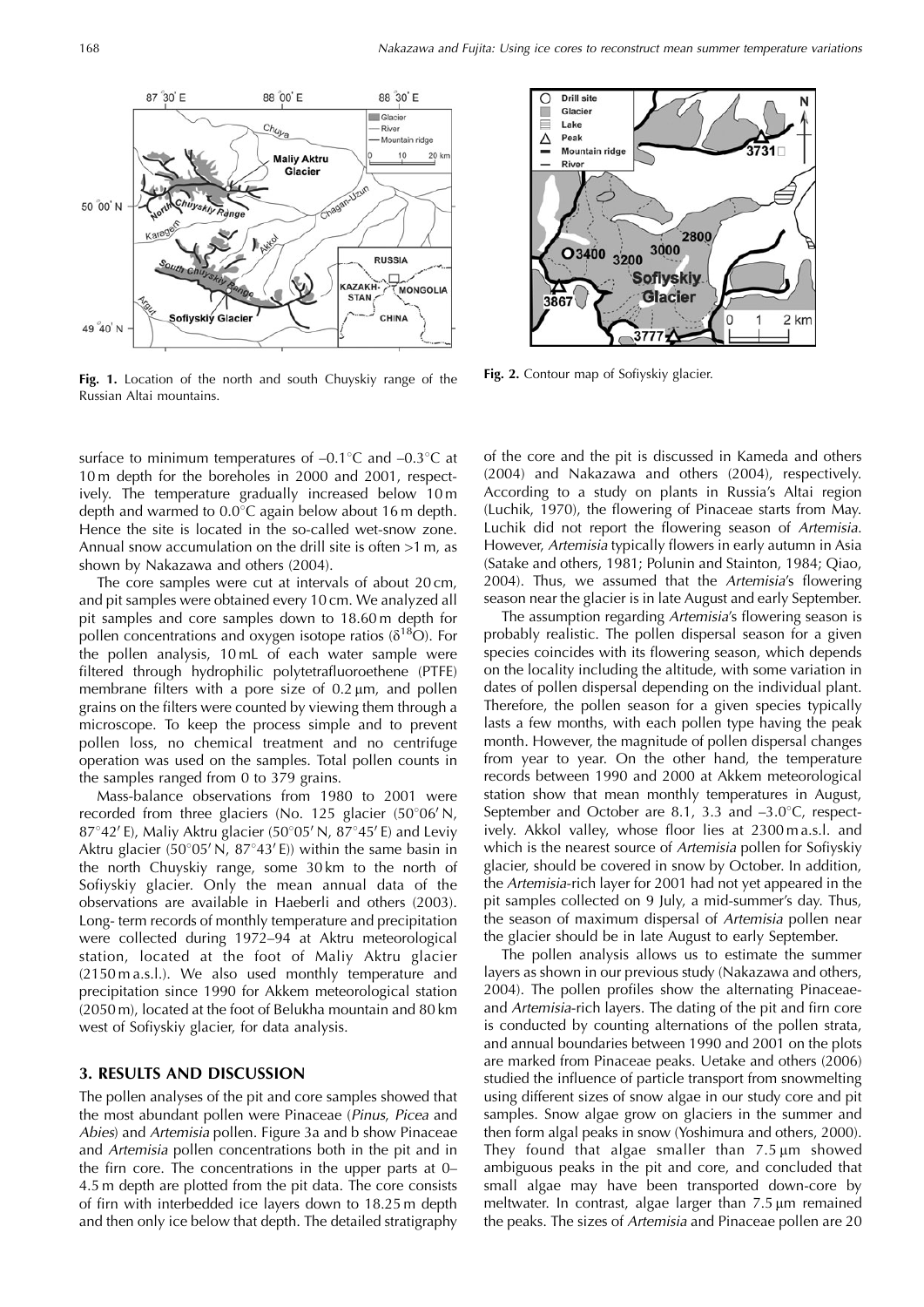

**Fig. 3.** Vertical profiles from the pit and ice-core samples on Sofiyskiy glacier: (a) Pinaceae pollen concentration measured in July 2001; (b) Artemisia pollen concentration measured in July 2001; and (c) oxygen isotope ratios ( $\delta^{18}$ O) measured in July 2000 (shaded line) and July 2001 (black line). The dashed lines with labels indicate annual boundaries estimated from Pinaceae pollen peaks. The depths of the  $\delta^{18}O$  profiles in 2000 are adjusted to the depth scale in 2001 so that the maximum and minimum values in each year have the same depths. For the 2001 data, the upper parts down to 4.5 m depth came from the pit samples, while the lower parts are from the core samples.

and  $50-130 \,\mu m$ , respectively. Therefore, pollen transport to the lower layers would probably have been insignificant. Moreover, Vareschi (1937) reported that pollen percolation through the snow layers by meltwater did not occur. On the other hand, the Artemisia-rich layer for 1998 covers a wide region. This may be due to extensive pollen dispersal since the mean summer temperature in 1998 was the highest in the period 1990–2000 (Fig. 4). The high temperature may have enhanced its growth, leading to high pollen production, although other factors such as the efficiency of transport mechanisms may also influence the magnitude. Also, some Artemisia-rich layers have two peaks, the smaller one below and the larger one above. The possible interpretation of the result is that the smaller peak was formed by pollen concentration due to meltwater runoff in summer and the larger peak was formed at the peak of the pollen season. Since all Artemisia peaks in the pit and core profiles are above the Pinaceae peaks (about 0.90–0.10 m), the firn between Pinaceae and Artemisia pollen peaks from the same year can be considered to be the summer layer. This indicates that the observation site has a positive balance even during summer when melting occurs.

Our reconstructed summer layers determined from pollen analysis can be regarded as the summer balances. Figure 3c examines alterations of  $\delta^{18}O$  by meltwater process, such as meltwater percolation and subsequent refreezing lower down. The black line is  $\delta^{18}O$  measured in July 2001, whereas the shaded line shows the same site in July 2000 (Kameda and others, 2003). For the 2001 data, the upper parts down to 4.5 m depth are based on the pit samples, while the lower parts are from the core samples. The depths of the  $\delta^{18}$ O profiles in 2000 are adjusted to the depth scale in 2001 so that the maximum and minimum values in each year have the same depths. The maximum peak in the 2000



Fig. 4. Reconstructed summer balance (solid line) and mean summer temperatures (May–August) (dashed line) at Akkem. Error bars calculated from the ranges of ice cutting.

summer (2.5 m depth) and the minimum peak in the 1999/ 2000 winter (2.8 m depth) were lower in July 2001 than in July 2000. However, both profiles show similar maximum and minimum values in the deeper layers. If frequent percolation and refreezing of meltwater had occurred in the layers, the maximum (minimum) value of  $\delta^{18}O$  in the 2001 profile should have changed into the lower (higher) value than that in the 2000 profile. Also, the change of a  $\delta^{18}O$ value would be seen even with the exchange of the same amount of inflow and discharge water. However, the differences between the peak values in both profiles are  $\langle 1\%$  in almost all cases. In particular, the maximum values of both samples that indicate summer layers are likely to have been well preserved over time. Therefore, meltwater percolation within the firn is probably insignificant, although the firn temperature in the uppermost 8 m and the lower part from 16 m depth rose to  $0^{\circ}$ C during summer. Also, the firn temperature in the region of 8–16 m depth was a negative value as of the mid-summer. In contrast, only summer surface meltwater seems to percolate into the surface snow layer and thus alter the seasonal variation in  $\delta^{18}$ O of the current year by the end of the melt season. The meltwater should affect not only the summer layer but also spring and winter layers that should be from a few to a few tens of centimeters below the early-summer level. However, the water influencing the spring and winter layers is treated as the discharged water for the calculation of summer balance. Also, the water refreezing in the summer layer should be counted as the internal accumulation. At the same time, a high accumulation rate over 1 m on Sofiyskiy glacier may prevent the meltwater from percolating into the previous summer layer. All of this amounts to saying that the meltwater is unlikely to alter the summer balance during 1990–2000.

The variations in the summer balance during 1990–2000 show a good negative correlation with the changes in the mean summer temperature  $(r = -0.72, P < 0.05)$  at Akkem meteorological station, but a distinct link with the annual precipitation ( $r = 0.41$ ,  $P > 0.05$ ) or the summer precipitation ( $r = 0.29$   $P > 0.05$ ) is lacking (Fig. 4). The summer period May–August is used here for the correlation analysis because it corresponds to the difference of high season between these two types of pollen in the Russian Altai region.

The good negative correlation seems to result from a feature of summer-accumulation-type glaciers. We found that the mean annual mass balance of three glaciers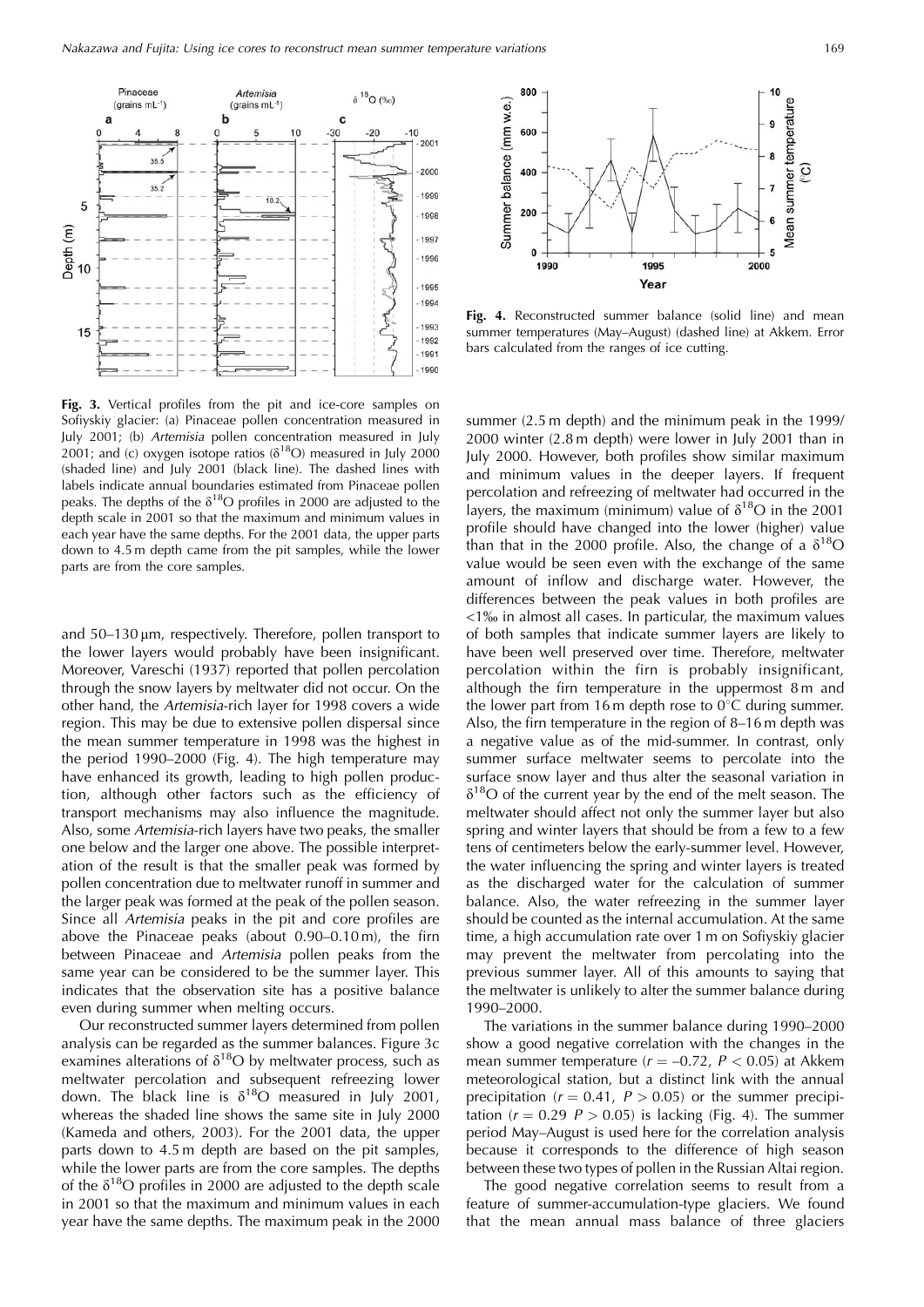

**Fig. 5.** Mean annual mass balance of three glaciers (No. 125, Maliy Aktru and Leviy Aktru glaciers) in the north Chuyskiy range (solid line), and mean summer temperature (May–August) at Aktru meteorological station (dashed line).

(No. 125, Maliy Aktru and Leviy Aktru glaciers) in the north Chuyskiy range shows a good negative correlation with the mean summer temperature from May to August at the Aktru meteorological station (Fig. 5). The correlation coefficient is  $-0.75$  ( $P < 0.001$ ), whereas the annual precipitation  $(r = 0.33, P > 0.05)$ , mean annual temperature  $(r = 0.44, P)$  $P > 0.05$ ) or summer precipitation ( $r = 0.09$ ,  $P > 0.05$ ) shows an unclear correlation. A similar negative correlation between Aktru's mean summer temperature and Maliy Aktru glacier's annual mass-balance variation was also reported by De Smedt and Pattyn (2003). Hence, this feature may be applicable to many summer-accumulation-type glaciers in Russia's Altai mountains. In particular, Sofiyskiy glacier lies only 30 km from the basin, making it likely that the glacier's annual mass-balance variation is sensitive to summer temperature. In addition, it seems reasonable to suppose that the summer temperature directly influences the summer mass balance because the melting occurs only during summer. Thus, it can be seen that our summer balance data show a good negative correlation with the mean summer temperature.

## **4. CONCLUSION**

This study examines a new method for reconstructing mean summer temperature variations using an ice core from a wet-snow zone on a summer-accumulation-type glacier. The summer balance variations reconstructed using difference in the timing of dispersal for two different types of pollen showed a good negative correlation  $(r = -0.72, P < 0.05)$ with mean summer temperature variations. Thus, this method appears to be useful for reconstructing mean summer temperature variations for glaciers with significant melting. There may be occasional uncertainties of annual summer balance due to alteration by melting in subsequent years. However, when viewed within a long-term perspective, depending on the degree of meltwater penetration (e.g. the summer balance data are smoothed by some sort of running mean), this method may prove useful. Moreover, it seems to be more applicable to the cold glaciers in Tibet and the Himalaya of central Asia because ice cores in these glaciers can be obtained from the percolation zone, and meltwater should not disturb the layers deposited in previous years. Thus, it should be easier to consider the summer layer as the summer balance. These conclusions are based on only one set of ice-core data. Therefore, additional tests using other ice cores are necessary to advance the utility of this method. The mid- and low-latitude glaciers where significant melting occurs have seldom had ice-core study performed on them to date. Therefore, the separation of seasonal layers using different pollen taxa in such glaciers may explain the seasonal climate fluctuations in the mountain regions in the past such as the mean summer temperature.

## **ACKNOWLEDGEMENTS**

We thank the members of the Japan–Russia Joint Glaciological Research team on Sofiyskiy glacier in 2000 and 2001 for generous assistance with this research. Thanks are also due to V. Aizen for providing the meteorological data for Aktru and Akkem meteorological stations, and to two reviewers for valuable comments and criticisms. This research was supported by the Oasis Project (Historical evolution of adaptability in an oasis region to water resource changes), promoted by the Research Institute for Humanity and Nature, Kyoto, Japan.

#### **REFERENCES**

- Ageta, Y. and K. Higuchi. 1984. Estimation of mass balance components of a summer-accumulation type glacier in the Nepal Himalaya. Geogr. Ann., **66A**(3), 249–255.
- Araguás-Araguás, L., K. Froelich and K. Rozanski. 1998. Stable isotope composition of precipitation over southeast Asia. J. Geophys. Res., **103**(D22), 28,721–28,742.
- Dansgaard, W. and 10 others. 1993. Evidence for general instability of past climate from a 250-kyr ice-core record. Nature, **364**(6434), 218–220.
- De Smedt, B. and F. Pattyn. 2003. Numerical modelling of historical front variations and dynamic response of Sofiyskiy glacier, Altai mountains, Russia. Ann. Glaciol., **37**, 143–149.
- Fujii, Y. and 10 others. 2002. Outline of Japan–Russia joint glaciological research on Sofiyskiy Glacier, Russian Altai Mountains in 2000 and 2001. Bull. Glaciol. Res., **19**, 53–58.
- Fujita, K. and Y. Ageta. 2000. Effect of summer accumulation on glacier mass balance on the Tibetan Plateau revealed by massbalance model. J. Glaciol., **46**(153), 244–252.
- Fujita, K., N. Takeuchi, V. Aizen and S. Nikitin. 2004. Glaciological observations on the plateau of Belukha Glacier in the Altai Mountains, Russia from 2001 to 2003. Bull. Glaciol. Res., **21**, 57–64.
- Haeberli, W., R. Frauenfelder, M. Hoelzle and M. Zemp, eds. 2003. Glacier Mass Balance Bulletin No. 7 (2000–2001). Zürich, World Glacier Monitoring Service.
- Johnsen, S.J. and 9 others. 1992. Irregular glacial interstadials recorded in a new Greenland ice core. Nature, **359**(6393), 311–313.
- Johnson, K.R. and B.L. Ingram. 2004. Spatial and temporal variability in the stable isotope systematics of modern precipitation in China: implications for paleoclimate reconstructions. Earth Planet. Sci. Lett., **220**(3–4), 365–377.
- Jouzel, J. and 6 others. 1987. Vostok ice core: a continuous isotope temperature record over the last climatic cycle (160,000 years). Nature, **329**(6138), 403–408.
- Kameda, T. and 6 others. 2003. Seasonality of isotopic and chemical species and biomass burning signals remaining in wet snow in the accumulation area of Sofiyskiy Glacier, Russian Altai Mountains. Polar Meteorol. Glaciol., **17**, 15–24.
- Kameda, T. and 9 others. 2004. Stratigraphy and ice grains of a 25.3 m ice core from Sofiyskiy Glacier, Russian Altai Mountains. Bull. Glaciol. Res., **21**, 65–69.